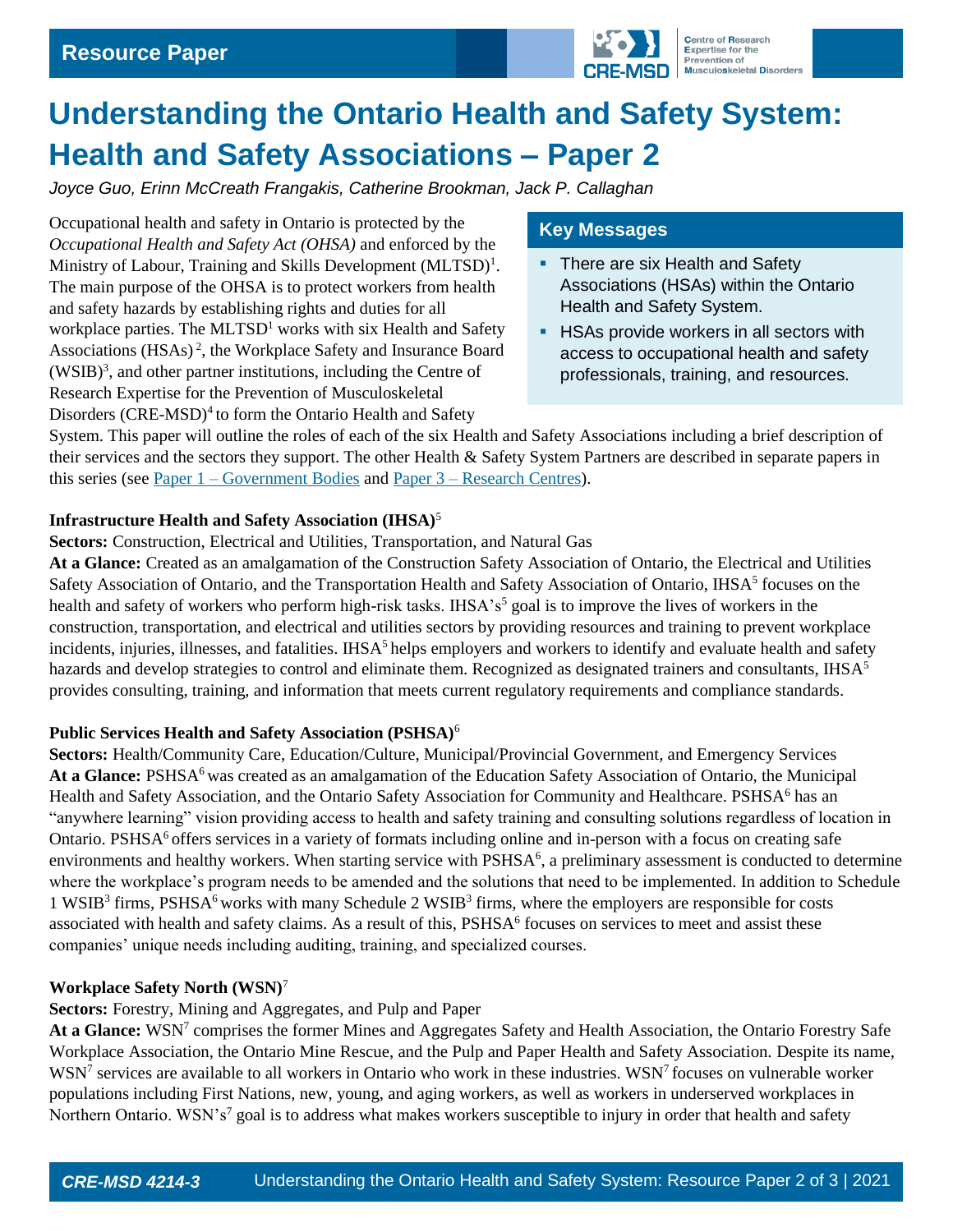services can provide targeted improvements. WSN<sup>7</sup> offers mandatory and optional training for workers and employers, as well as certification programs and other safety programs, including auditing and consulting.

#### **Workplace Safety and Prevention Services (WSPS)**<sup>8</sup>

**Sectors:** Manufacturing, Agricultural, and Service **At a Glance:** The largest of the Health and Safety Associations in Ontario, WSPS<sup>8</sup> comprises the former Farm Safety Association, the Industrial Accident Prevention Association, and the Ontario Service Safety Alliance. WSPS<sup>8</sup> supports workplaces with federal and provincial health and safety regulatory requirements. Offering consulting, training, guidance, and resources, WSPS<sup>8</sup> protects Ontario businesses and workers. WSPS<sup>8</sup> has a team of safety professionals with diverse areas of specialization including

## **Implications for the Prevention of MSD**

- **EXEC** Health and Safety Associations increase education and awareness of occupational health and safety in the workplace.
- Resources and services are directed at workplace injury prevention, available to businesses of all sizes and types in Ontario.
- **Workplace-specific training is provided** ensuring that each location receives the solutions that they need to protect their workers from MSD.

ergonomics, mental harm prevention, managed systems, occupational hygiene, warehousing and racking, and machine safety.

## **Occupational Health Clinics for Ontario Workers (OHCOW)**<sup>9</sup>

#### **Sectors:** All sectors

**At a Glance:** OHCOW<sup>9</sup> has seven occupational health clinics in six geographic areas across Ontario. These clinics are staffed by an inter-disciplinary team of nurses, hygienists, ergonomists, researchers, client service coordinators, and contracted physicians specializing in occupational health. The goal of these clinics is to identify and prevent work-related injuries and illnesses. The services are free, and a self-referral can be made by anyone with an occupational disease, injury or illness. An assessment is conducted to determine if there is a work-related condition. OHCOW<sup>9</sup> clinics operate with a public health oriented clinical approach. When a work-related condition is identified, further steps may be taken to investigate the working conditions to determine if there is a risk for other injuries, illness or disease. OHCOW<sup>9</sup> clinics do not provide acute treatment or ongoing medical care, nor do they address non-work-related problems and disability claims. OHCOW<sup>9</sup> teams also provide workplace prevention consultation services to worker groups and Joint Health and Safety Committees. At times, when a cluster of occupational health conditions emerges, OHCOW<sup>9</sup> will respond to the cluster with community clinics and other collective System interventions, in partnership with unions and other organizations in the Health and Safety System.

## **Workers Health and Safety Centre (WHSC)**<sup>10</sup>

## **Sectors:** All Sectors

**At a Glance:** The WHSC<sup>10</sup> is a training centre for businesses of any size and for all sectors in Ontario. The WHSC<sup>10</sup> was created to ensure both workers and employers have knowledge of their legal obligations outlined by the OHSA. WHSC<sup>10</sup> provides hazard-based training where workers and employers can learn to identify and control work-related hazards and prevent injury. Affordable training services are provided online, offsite, and onsite anywhere in Ontario<sup>11</sup>. Employers can

request a quote for an onsite training session specific to their workplace needs and schedule. The WHSC<sup>10</sup> provides a training compliance audit for employers to ensure the working environment passes all safety requirements as outlined by the OHSA. A detailed confidential audit report identifying training required by law is provided, placing no obligation on the business.

# **Conclusion**

The Ontario Health and Safety System has seen many changes over the years including the amalgamation of associations into sector specific HSAs. These HSAs are in place to assist workplaces in creating safe and healthy work environments by providing such services as education, training, resources, and audits. This paper presents initial information to assist both employers and workers to understand the

*Resource papers are funded by the Centre of Research Expertise for the Prevention of Musculoskeletal Disorders, which receives funding through a grant provided by the Ontario Ministry of Labour, Training and Skills Development. The views expressed are those of the authors and do not necessarily reflect those of the Centre nor of the Province.* 

Resource papers are available online at: www.**cre**-**msd**[.uwaterloo.ca](http://www.cre-msd.uwaterloo.ca/)*.*



Centre of Research<br>Expertise for the<br>Prevention of<br>Musculoskeletal Disorders